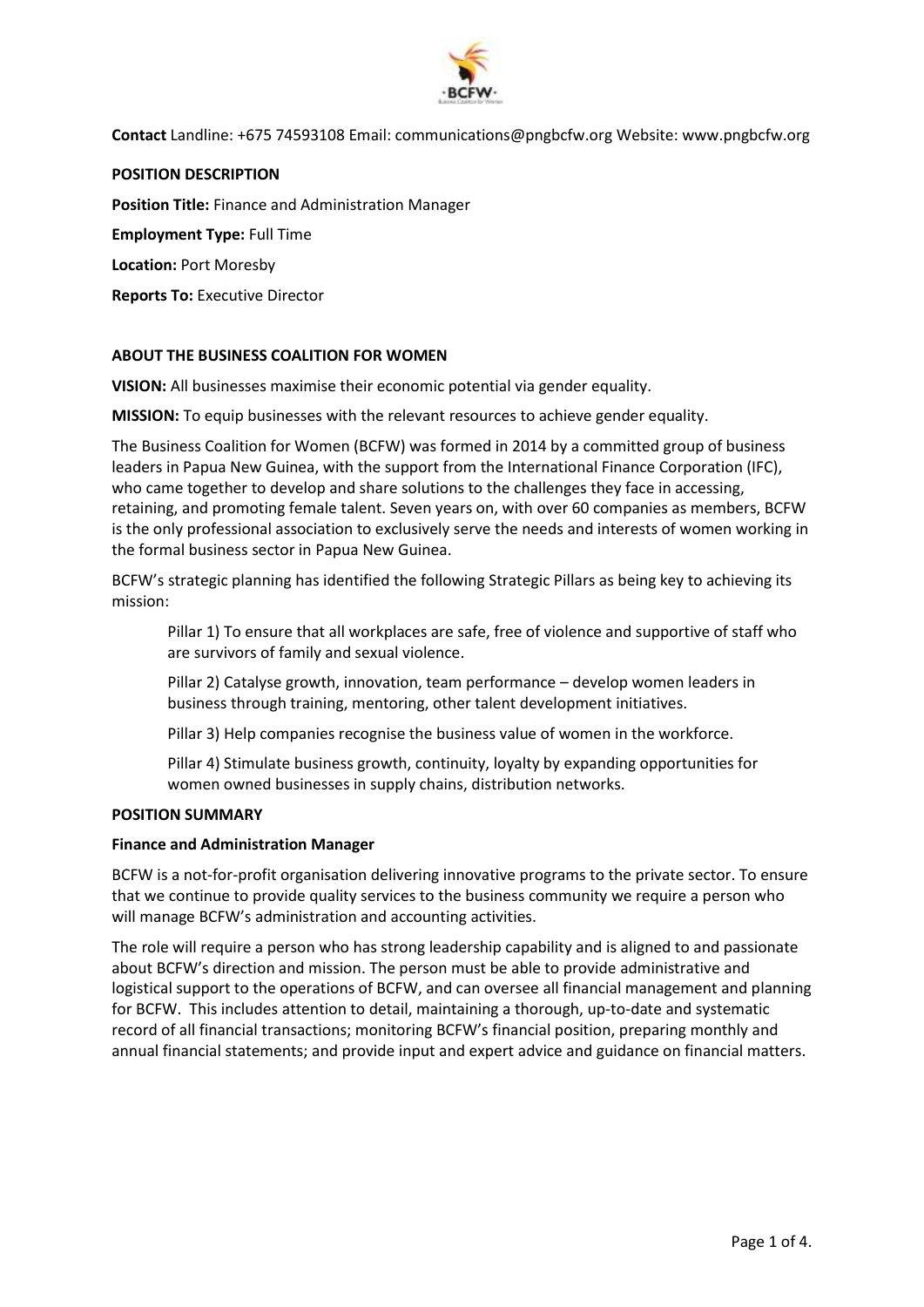

# **DUTIES INCLUDE:**

### **Service Delivery**

- 1. Lead and report on all financial activities from planning and budgeting, monitoring, managing, and reporting.
- 2. Bookkeeping must be proficient in Xero or similar accounting software.
- 3. Manage, monitor, and review actual expenditure against budget.
- 4. Preparation of monthly financial statements for management purposes.
- 5. Preparation of quarterly and annual financial statements in line with International Financial Reporting Standards (IFRS) for presentation to the BCFW Board.
- 6. Preparation of financial statements to be submitted to auditor and ongoing liaison with the auditor to resolve any queries.
- 7. Preparation and lodgement of Internal Revenue Commission (IRC) returns, including income tax return, GST returns, SWT returns and reconciliations.
- 8. Preparation and reconciliation of fortnightly payroll proficiency in SmoothPay or similar payroll software.
- 9. Familiarity with the administration of donor funds, including donor reporting requirements.
- 10. Meet KPI's as agreed with the Executive.
- 11. Undertake general administrative tasks as required.

### **Capacity Building**

12. Identify capacity building needs of the team to be able to manage their project budgets or other financial or administrative needs and develop responses to build capacity to address any gaps.

#### **Compliance**

- 13. Ensure financial records comply with legislative requirements, company policies and accounting principles.
- 14. Have strong working and client-oriented relationships and able to guide compliance with policy and process.
- 15. Oversee risk and fraud mitigation processes.
- 16. Contribute to Due Diligence checks of all organisations to receive program funds.

#### **Custody and confidentiality**

- 17. Ensure safe custody of assets including cash on premises.
- 18. Maintain confidentiality of information related to custody and safe keeping of assets.

#### **People management**

19. Facilitate people management / supervision of staff with administrative and financial management responsibilities including capacity building and knowledge exchange and support.

#### **Evaluation and continuous improvement**

- 20. Monitor and evaluate delivery of accounting records and identify improvements and make recommendations to BCFW.
- 21. Identify and communicate process improvements and efficiencies.
- 22. Facilitate innovation, capacity building and knowledge exchange.
- 23. Contribute to team meetings, training, service evaluation and quality assurance activities.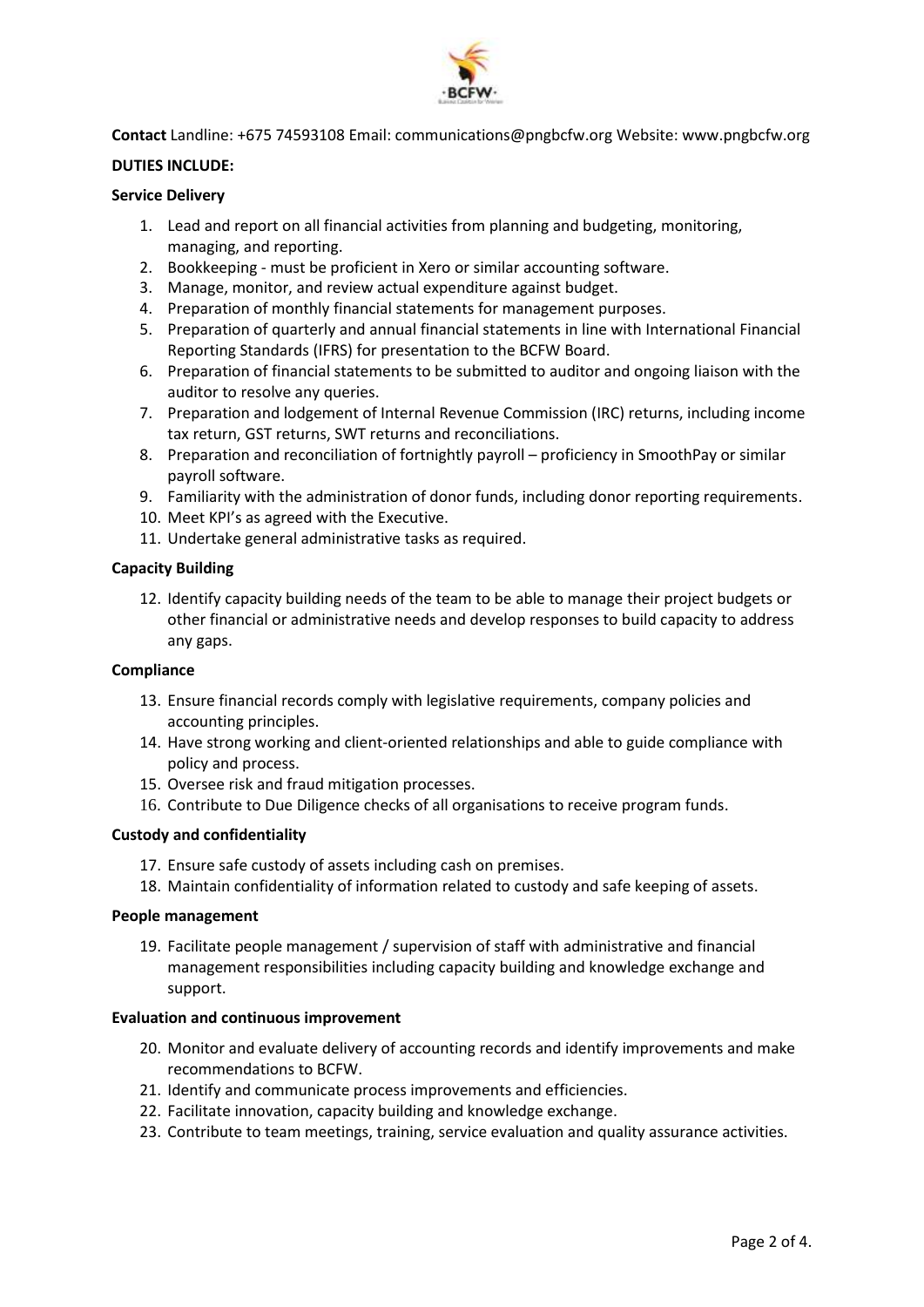

# **Reporting**

- 24. Provide monthly financial reports to the Executive Director by the fifith day of the new month.
- 25. Provide financial reports for presentation at the BCFW Board Meetings and AGM
- 26. Coordinate and ensure accurate completion of account reconciliations at end of each month.
- 27. Take necessary and prompt actions to correct discrepancies.
- 28. Immediately report necessary corrective action of anomalies.

# **Strategic and operational management**

- 29. Update and/or develop templates and processes relevant to the position.
- 30. Maintain and reconcile a fixed asset register.
- 31. Monitor any capital expenditure expenditure.
- 32. Ensure relevant and timely recording of capital expenditure.
- 33. Carry out month-end activities.
- 34. Prepare, update, and circulate dashboard.
- 35. Reconcile regulatory reporting and returns, liaising and following through any tax items.
- 36. Support Executive Director with annual budget preparation.
- 37. Prepare documentation for annual audit and act as the principal liaison with the audit team.

# **SELECTION CRITERIA**

- Degree in Accounting.
- At least ten years' relevant work experience and either holds a recognisable professional accounting accreditation or working towards one.
- Demonstrated knowledge, skills and experience in accounting planning, implementation, and management.
- Experienced in using an online accounting system.
- Demonstrated ability to lead, develop and manage.
- Demonstrated ability to effectively communicate, both orally, in writing and presenting reports.
- Skills in monitoring, analysis, and reporting.
- Ability to work autonomously with well-developed organisational skills.
- Capable of handling work pressure, has a sense of urgency to meet deadlines.
- Strong analytical and problem-solving skills.
- Knowledge and skills in the use of Microsoft Office.
- Clean Police Check.

# **Desirable**

• Current Drivers Licence.

# **HOW TO APPLY**

To be considered for this role, please provide the following information to the selection panel for assessment of your suitability:

- Your current resume.
- At least 2 referees.
- A letter outlining your knowledge, skills and experience as described above under 'SELECTION CRITERIA' (2 pages maximum).